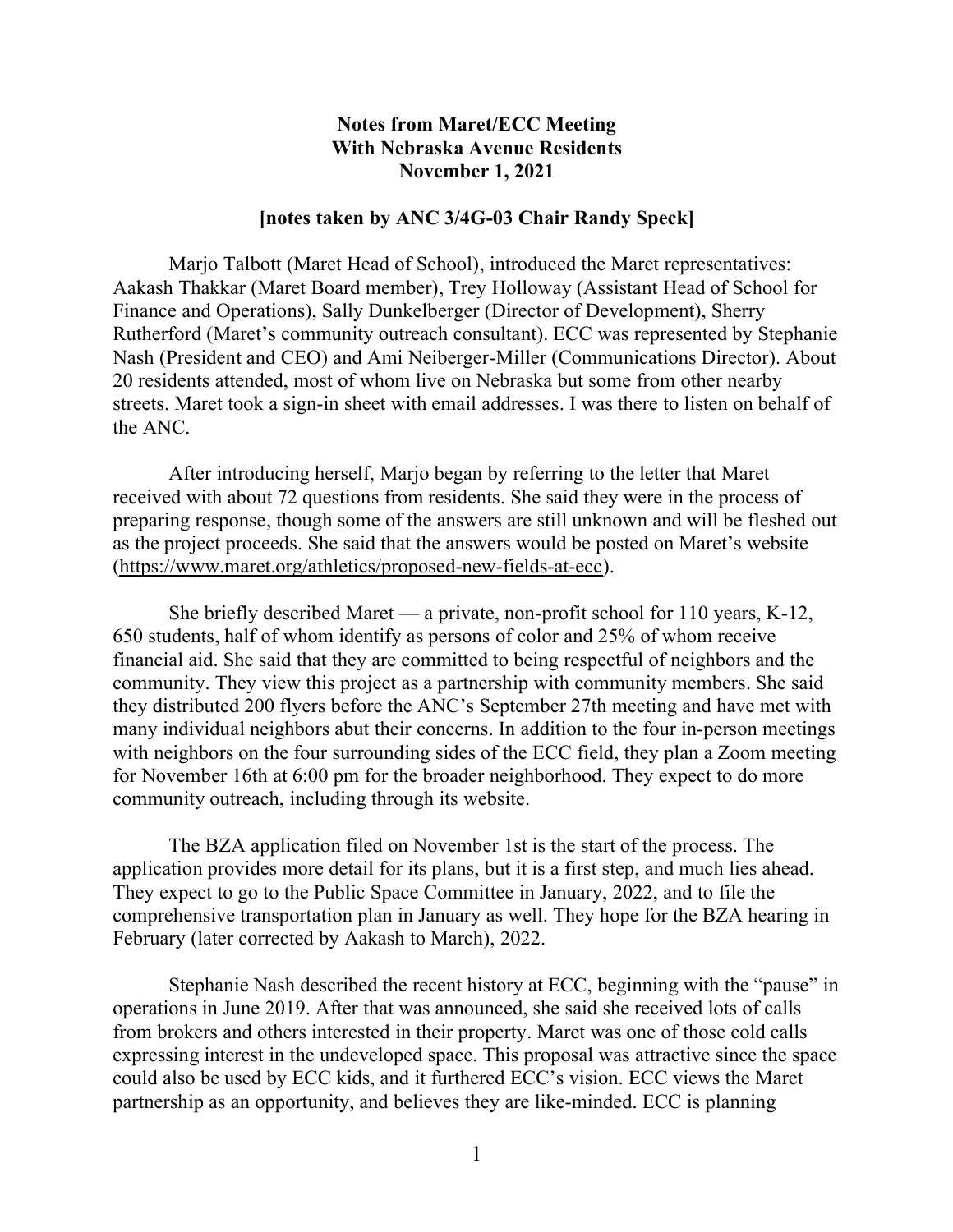internal renovations of its buildings to start in January 2022, looking for reopening of its operations in September 2022. They also hope to offer after-school care to fill another community need.

Trey then walked through the Maret plans based on a picture of the fields. He began with the bus lay-by area and the parking lot for  $50 +/-$  cars. The final number of parking spaces is being finalized with the city. The baseball field will include a shed in the southeast corner of the property. There will be a paved service area near the field house (the converted media center), which had been suggested by DDOT. It will be used to collect trash, to service the fields, and to provide access for emergency vehicles. The multipurpose field will accommodate football, soccer, and lacrosse and will have a scoreboard, moveable bleachers, and a lacrosse shot clock. Several heritage trees on the property will need to be relocated. There will be netting around the property to catch balls and keep them from going into neighboring yards. Landscaping will be installed outside the netting to shield the fields from residents' views and neighbors' yards from the fields. There will be no PA system and no field lights, though there will be security lights (probably behind home plate on the baseball field and near the field house).

Trey said that the hours of operation would be after school on weekdays. The normal number of people would be 50 to 60 kids and six to eight coaches. For weekday games, they expect an additional 50 to 60 spectators. For Friday and Saturday games, there may be 100 spectators, and for about five "rivalry" games a year, there may be 200 spectators. Maret also plans to make the fields available to non-Maret youth sports organizations. They will rely on organizations that they know and with whom they have experience. Non-Maret groups will have to follow the same rules and respect the neighborhood. These uses may be on Saturdays and Sundays and during the summer. Maret does not consider this a commercial enterprise, and Maret will still have to subsidize other organizations that use the facilities. The fields will not be used at all on holidays. Maret's seasons generally run from September through early-November and February through May, and the fields will normally be used only between the hours of 9:00 am and 7:00 pm.

Marjo said that they will be making substantial improvements to the field's landscaping and improved stormwater drainage. Maret showed some renderings of what the fields might look like, but they said these were still in the development stage.

Residents then asked questions and made comments.

**How tall is the fencing?** Maret said they are not fully designed, but the fields will be designed below the level of the alley by five to eight feet, which means that the fences will not appear as tall from outside as from inside. Maret will provide more information as it becomes available.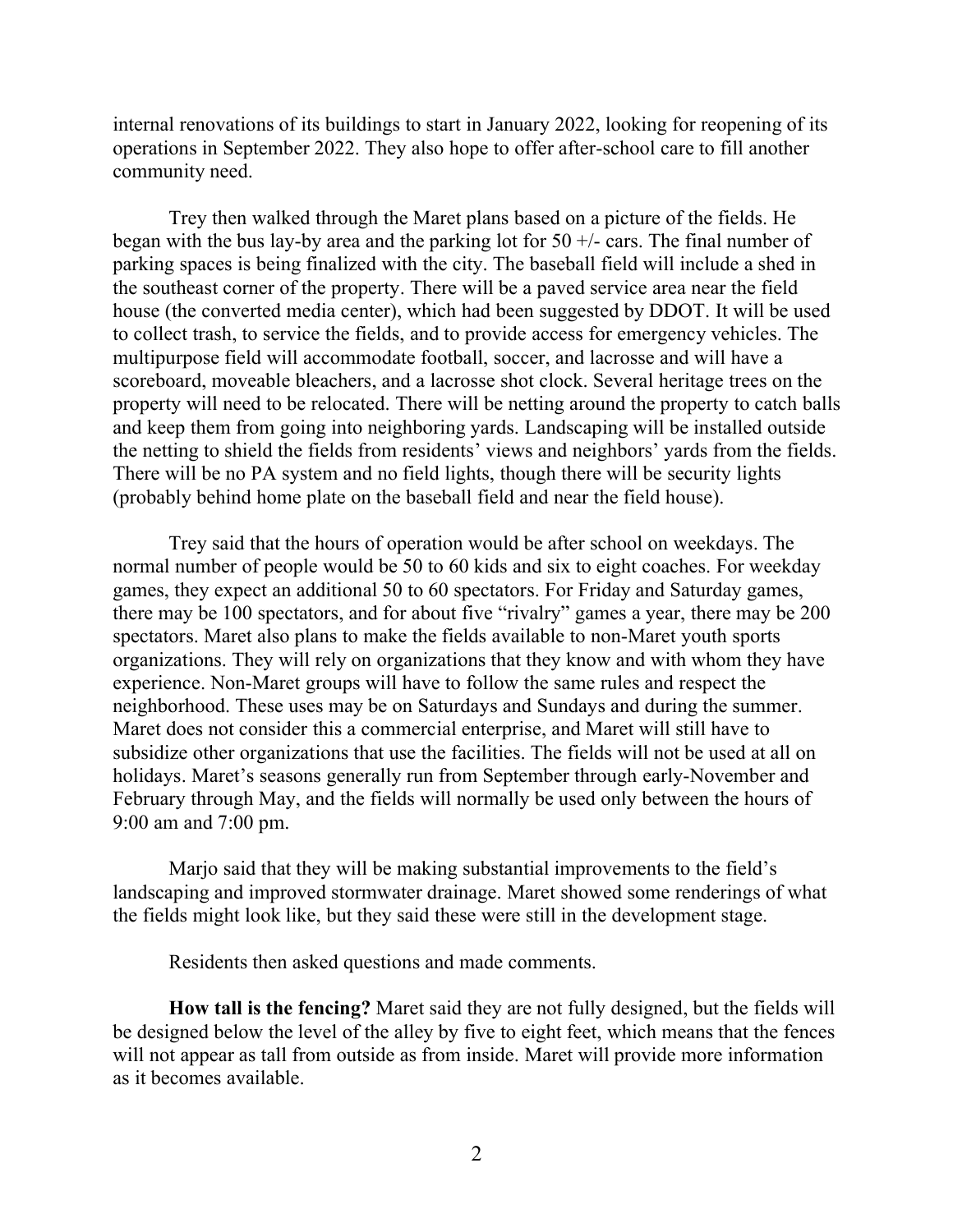**Where can people go to see the netting?** Maret said it is only conceptual now, but they will provide pictures of what it will look like. It will be similar to the netting around the fields at Maret's campus, and they offered to show anyone who's interested what those nettings look like.

**Will Maret pay property tax?** Maret is a non-profit, so it does not pay property tax, nor does ECC currently. The District's Future Land Use Map categorizes all of the ECC property as "institutional" so it would not be expected to pay property tax. The resident then said that, in effect, the taxpayers in the District are subsidizing these fields.

**This is a vast plan that will distrust our lives, and we need more negotiations.** Maret said that they were developing the BZA application because there was a need for field space in the District, and some would like to see the field used for this propose. That was not possible with ECC alone.

## **This plan is more invasive than imagined. The space should be for public use and benefit.**

**Maret does not come with a good record, as demonstrated by the experience at Jelleff.** Maret said that the city asked for the lights at Jelleff, and Maret does not use them. They said that Maret uses the fields only 10% of the available time. After the original ten-year lease, the city extended the lease for nine years, indicating that they thought Maret had done a good job.

**Residents don't accept that Maret can develop this field. ECC has not been a good neighbor and has not reached out to the neighbors to advise them of this new use.** Aakash said that there will be a conversation about the use of the field, but this is private property, not public property like Jelleff. Marjo said that there are certain elements of the project that are not flexible because of Maret's needs. Maret has been looking for a long-term sports field for 30 years. Aakash said that they could only reach out to neighbors once they had something to show them and to share the plans at this stage.

**It was unconscionable that ECC did not talk to the neighbors before entering the lease with Maret.** Aakash said that if the neighbors and the ANC need more time, they can put off the BZA hearing. They are here to start the process. He said that they would like to have the fields available to community youth sports groups. They would like to lease the fields to others because it's the right thing to do.

**Maret should have followed a participatory design process. It begins with a dialogue, not a plan that is already complete. Maret should accept that neighbors are stakeholders too.**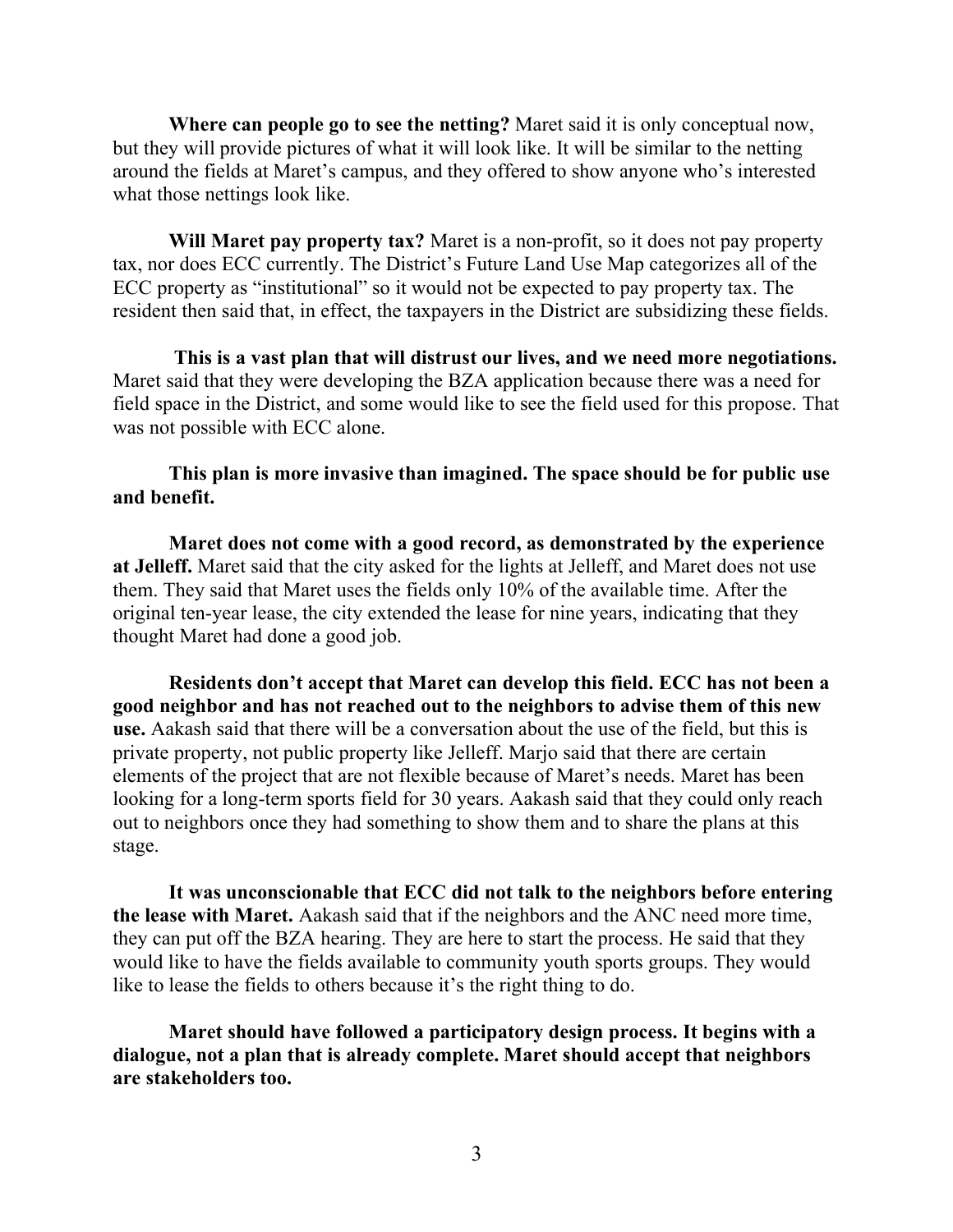**Can you provide a 365-day calendar that shows all the uses of the field?** Maret said it would develop such a calendar. Marjo said that the non-Maret uses and the summer camp are negotiable.

**What other aspects of the plan are negotiable?** Trey said to let Maret know what you want to negotiate.

**It was not appropriate to use the 200-foot radius to determine who gets notice of the meetings. The area for notification should scale depending on the size of the area covered.** Maret said it will provide notice to as many as are interested, and now that it has email addresses for attendees, they will all be notified of future meetings.

**Does the zoning application seek an exception for Maret's use of the fields? Does Maret fit within the definition of accessory use when its campus is more than three miles away?** Maret offered to let residents talk with their zoning lawyer Paul Tummonds about this legal issue.

**Will Maret (or ECC) release the terms of the 50-year lease? Maret has now locked up the use of this field for rich kids.** Aakash said that they would not release the lease, but Marjo said that she would check on that.

**Residents were not brought into the process, and it was not inclusive. ECC should have been respectful of the neighbors.**

**Any traffic study done while Oregon Avenue is closed will not be accurate and will need to be repeated after it reopens.** Maret said that they have discussed this with their traffic consultant.

**Why not move the heritage tree close to Nebraska and put the curb cut there?** Maret said that there was no place to relocate it.

**Will ECC release its charter?** Stephanie said they would. It was originally chartered as an orphanage, but it's mission has changed over time.

**What is the bioretention area? Will it have standing water (which will attract mosquitoes)? Will it be fenced?** Marjo said they will check.

**Will the soil studies that Maret conducted by released?** Maret said yes.

**Will Maret release the preliminary studies on the amount of cut and fill that will be necessary?** Maret said it would.